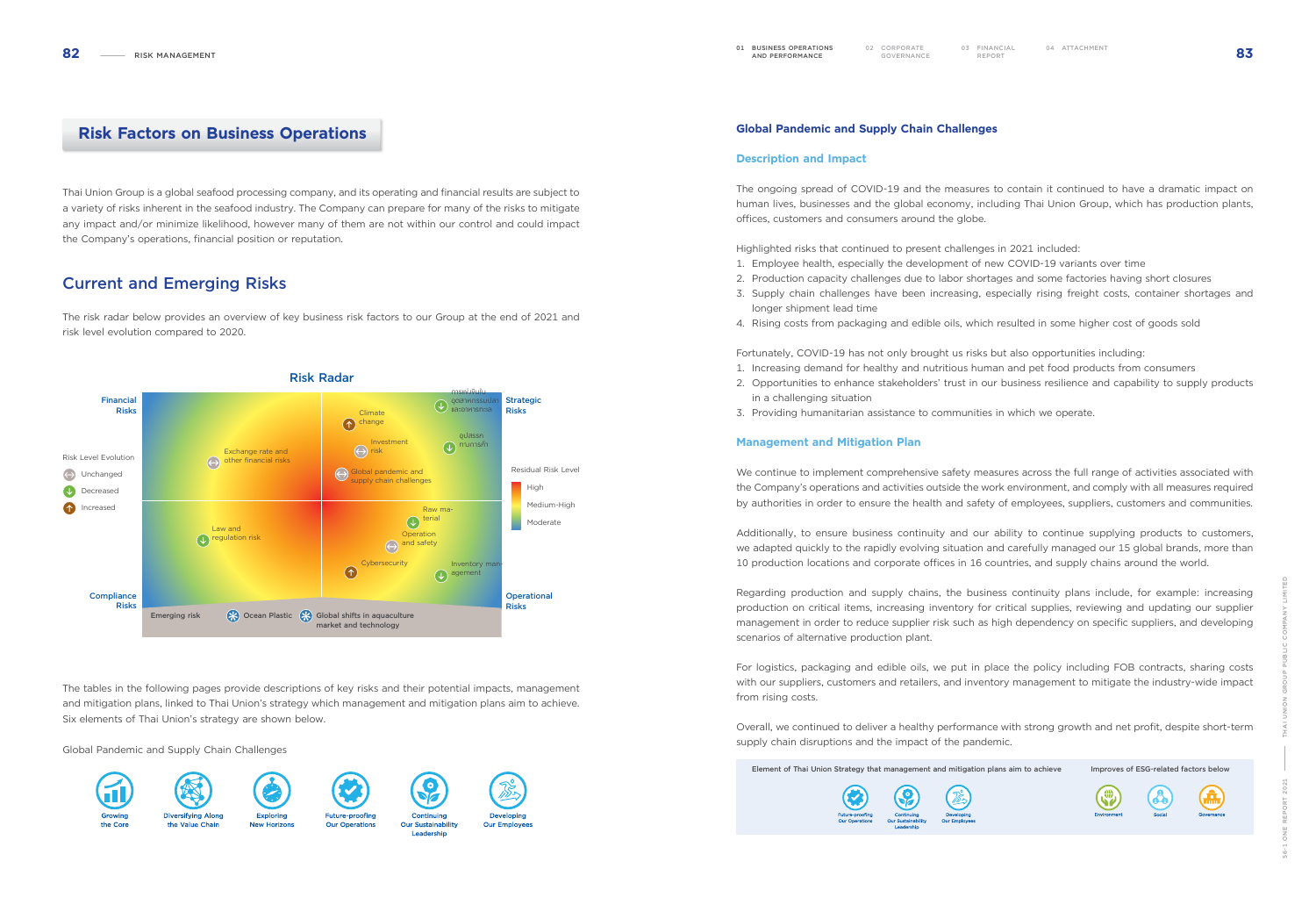CORPORATE 03 FINANCIAL<br>GOVERNANCE REPORT



#### Investment Risk

#### Description and Impact

From our strategy which aims to create long term value, we not only continuously grow core businesses, but also seek opportunities to diversify our Group portfolio by expanding into attractive businesses along our value chains; focusing on PetCare, the feed business and alternative protein.

Moreover, we also explore new businesses that tap into the large opportunity to valorize our co-product and create high-margin and high-growth businesses; focusing on ingredients, supplements, and alternative protein businesses as well as innovative food-tech startups.

Doing so not only brings us numerous opportunities but also exposes us to risks of lower-than-targeted returns on investment, laws and regulations technology selection, resource management, and other sustainabilityrelated issues.

#### Management and Mitigation Plan

We have implemented the following risk management measures to minimize risks as well as provide a balance with business opportunities:

soft demand kept Skipjack prices at low levels. Catching slowed down in the 3<sup>rd</sup> quarter due to the annual FAD closure and the La Nina weather pattern. On the other hand, high ocean freight costs further softened market demand. As a result, Skipjack prices saw a moderate increase in Q3. Catching and supply conditions aggravated in the 4<sup>th</sup> quarter, caused by multiple tropical storms affecting the fishing ground. The prolonged poor catching, and tight supply pushed up the fish price throughout Q4. Supply and prices for Yellowfin and Albacore tuna have been stable in the Bangkok market and stayed within the normal range throughout 2021.

- Prioritize projects and consider investment approaches that generate sales and net profit growth opportunities in line with our corporate goal of "Heathy Living, Healthy Oceans", while maintaining a healthy financial position and cash flow.
- Implement a clear process for investment and budget screening, decision making, monitoring investment which is steered by the Executive Committee (EXCOM) comprised of executives who have expertise and experience in the food & beverage sector and investments. Any business acquisitions or investments requiring high capital investment or with significant risks must be presented to the RMC to review the adequacy and effectiveness of the risk assessment and mitigation measures in order to provide recommendations to management and report to the BOD for consideration.
- Once the investments have been approved by EXCOM or the BOD, project and risk monitoring takes place by management and the Group Risk Management department and reported to the RMC every quarter to ensure they progress as planned, with efficient capital and effective risk management.



## Raw Material

#### Description and Impact

#### Tuna

In 2021, Skipjack tuna prices in the Western and Central Pacific Ocean saw less volatility compared with previous years due to pandemic-induced soft demand and a strong increase in ocean freight costs. The Bangkok market fluctuated in a narrower range throughout the year. During the first half of 2021, good fishing and

#### Shrimp

Thai shrimp raw material prices in 2021 were generally lower than 2020, though local supply was still constrained because farms were busy containing consistent disease outbreaks (white feces, white spot, EHP, EMS, etc.), forcing them to delay cultivation and harvesting. The global COVID-19 pandemic still negatively affected the food industry as a whole, but the food service sectors in major export and local markets rebounded due to the easing of lockdowns and social distancing requirements during the year. The general weakness of the local currency (Thai Baht), relative to other major shrimp exporting countries, provided a boost to Thai exports in 2021. When raw material prices were low in U.S. dollar terms, Thai processors and exporters in general benefited from the development; however, the disruption in shipping caused by container shortages and port congestion has been a major cost burden and a risk factor to the industry. Our U.S. based frozen seafood unit (Tri-Union Frozen Products, Inc.) is vulnerable to raw material price fluctuations caused by supply and demand imbalances in major producing countries and its own costs of inventory. But it reduces these risks by developing highly diversified supplier and customer bases.

#### Salmon

The global 3 - 6 kg salmon price annual average in 2021 was back to pre COVID-19 levels.

In terms of supply, there were few supply shortages except in the last week of 2021 from Scotland due to weather and biology.

#### Management and Mitigation Plan

#### Tuna

The Company has a global fish procurement organization with a team of experts to enhance our strategic sourcing capability and supply chain management of fish. With centralized sourcing, the Company is able to leverage our global scale and build best-in-class sourcing capabilities. On the operational level, the team closely monitors and mitigates challenges around prices and supply that are common in our business today. This improvement has increased communication and information transparency throughout the supply chain of all Thai Union factories.

The Company was able to diversify the supply sources and procured more raw materials from various oceans to mitigate the challenges of tight supply.

#### Shrimp

To differentiate ourselves from the competition, reduce cost pressure and secure profitability, we actively invest in new processes and equipment in order to meet new customer standards and requirements. We also do it through obtaining globally recognized certificates, launching new and innovative products, and initiating industry-leading sustainability programs. Strategic raw material procurement (in respect of source, timing, and volume), which is derived from our inhouse view and intelligence on the supply and demand balance within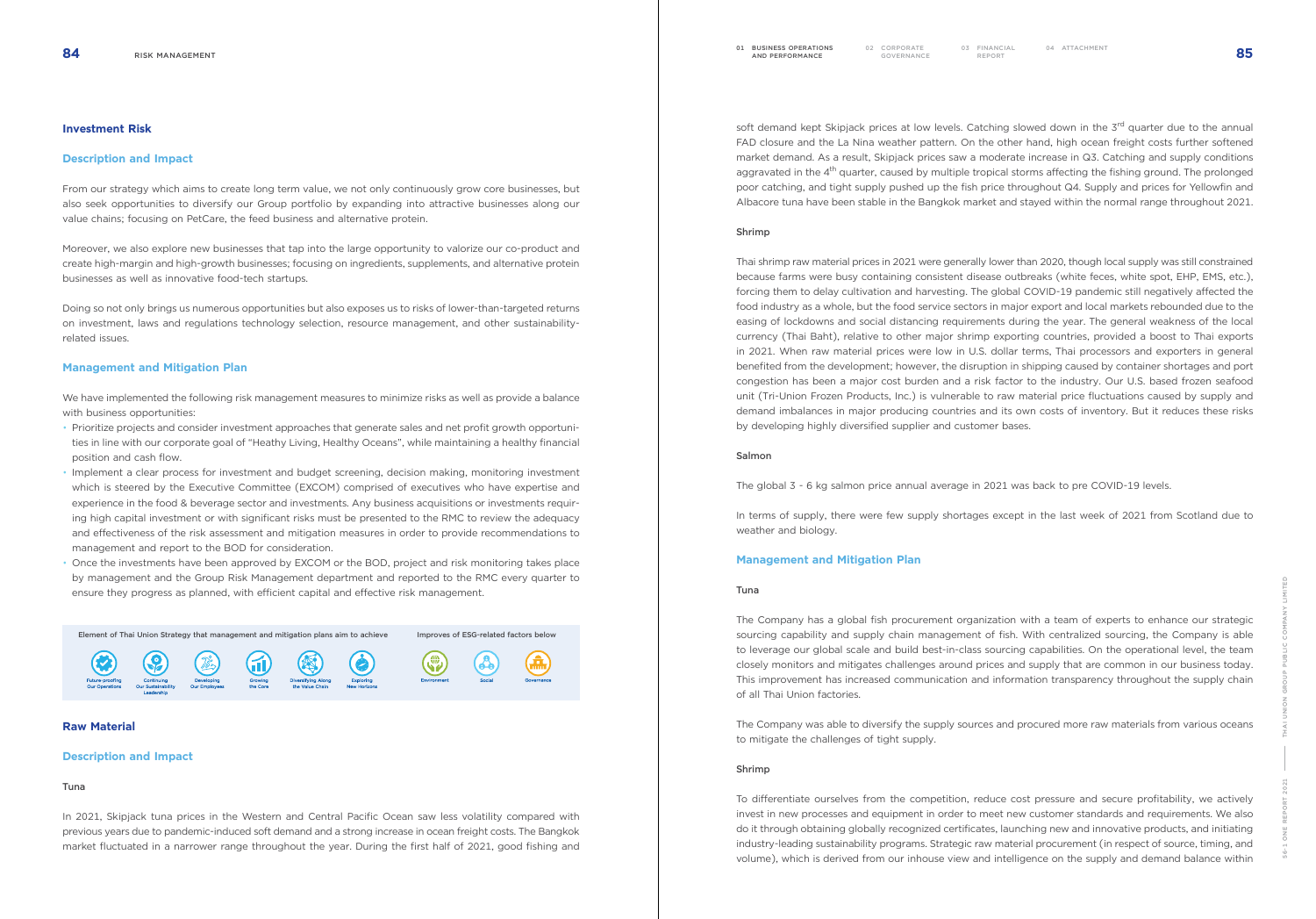CORPORATE 03 FINANCIAL<br>GOVERNANCE REPORT



For example: automation process, Total Productive Maintenance program, Labor Optimization Continuous Improvement program, increasing the percentage of RFT (Right First Time) in our production. For food safety and quality, our Quality Management System is the platform which we deploy globally to ensure consistent food safety, compliance with quality standards and to create value for consumers. Our internal Quality Management System is constantly being audited and verified by independent certification bodies to strictly conform to internal, and international standards, laws and regulatory requirements. Several of the food quality and safety accreditations or certifications the Company has obtained are, for example: ISO 9001, ISO 14001, TIS 18001, BRC, BAP, GMP, HACCP, Halal, Kosher.



#### **Cybersecurity**



#### Description and Impact

The changing dynamics of work brought on by environmental factors such as COVID-19 have forced our business to increasingly rely more on technology and collaboration and this has a net impact on cybersecurity as the threat landscape becomes more sophisticated and attacks become opportunistic. Cybersecurity risks can manifest themselves by making critical infrastructure and software unavailable. At worst, unauthorized access or misuse of data could compromise highly sensitive and confidential data. The risk could result in a financial impact where we are unable to fulfil customer orders, increase our cost of operation and incur fines and penalties from regulatory bodies. This could result in loss of reputation and confidence from our stakeholders.

#### Management and Mitigation Plan

At Thai Union, we give importance to Cybersecurity Governance and IT security across all layers – from governance, structure, policy, technology, to people and processes. We use industry defined frameworks to operationalize our response to security threats. We have a robust follow the sun IT security monitoring operation and our risk management team and our IT department constantly work to strengthen our cybersecurity posture and management of risk from cybersecurity attacks.

We have our Group IT department that is responsible for implementing our IT policy. The department has put in place measures which it enforces strictly across the business in order to protect the Company's assets and personal data. We invest in IT security at various levels – endpoint security at the device level, at the application level and at the network level. All our lines of defense are well covered.

In recent years, we have a team set up to look at the governing and information security strategic decision-making, system and data protection, IT risk management program, and improving Thai Union Group's overall security and robustness of infrastructure, reporting directly to a committee chaired by the President and CEO. This team also supports operation teams and relevant functions to implement cybersecurity activities, as well as promote awareness and preventive measures to reduce risks in cyber threats.

In 2021 we took several important steps forward to mitigate cybersecurity-ratated risks. these include: • We performed an ERP SAP system security assessment to review and revise user authorization and standardized the authorizations/ roles across the Group.

Thailand and overseas, helps keep our pricing competitive. Also, programs of process automation, with an aim to reduce reliance on labor and improve productivity and consistency in product quality, were implemented. These actions will also help offset the negative impact of volatility of raw material, exchange rates and supply chain disruption to our product costs.

To reduce an over-dependence on certain markets, we diversify into new export destinations, such as Asian countries, in addition to the Thai market. We also partner with major customers through exclusive supply contracts over an extended period of time to ensure stable pricing and business volume.

#### Salmon

We keep following our strategy which allows us to react faster according to the trends through hedging together with keeping good flexibility. Moreover, we apply a tracking tool to follow the main drivers in order to adapt our strategy if needed.

Element of Thai Union Strategy that management and mitigation plans aim to achieve Improves of ESG-related factors below



### Operation and Safety

#### Description and Impact

In every production facility, the Company faces various potential risks, starting from sourcing raw seafood materials to processing and manufacturing finished products. These risks involve, for instance, the health and safety of employees, major damage to a plant, food quality, cost control and inventory management. These risks could directly or indirectly affect production, sales targets and ultimate corporate goals.

Key areas for continuous improvement include:

- Safety at plants
- Cost productivity
- Food safety
- Food quality to meet the increasing sophistication of consumer demand in quality and nutritional requirements.

#### Management and Mitigation Plan

Thai Union Group focuses on operational excellence and recognizes the importance of Continuous Improvement discipline. Regarding safety risks, we regularly conduct a risk assessment for each production plant as risk profiles change over time (both man-made and natural disaster), as well as constantly assess the gap against our safety standards. Several management engineering and management mitigation programs were put in place, for example the development of a master plan which includes standardized practices and needed investment, especially risk reduction programs for fire and ammonia. Moreover, we have strengthened our new-project investment and changes in plant design, construction, equipment, machinery and others that could create Safety, Health and Environment (SHE) risks, to ensure proper integration of SHE considerations before investment approval. In terms of cost productivity, we put in place structured programs and dedicated CAPEX to increase productivity across the Group.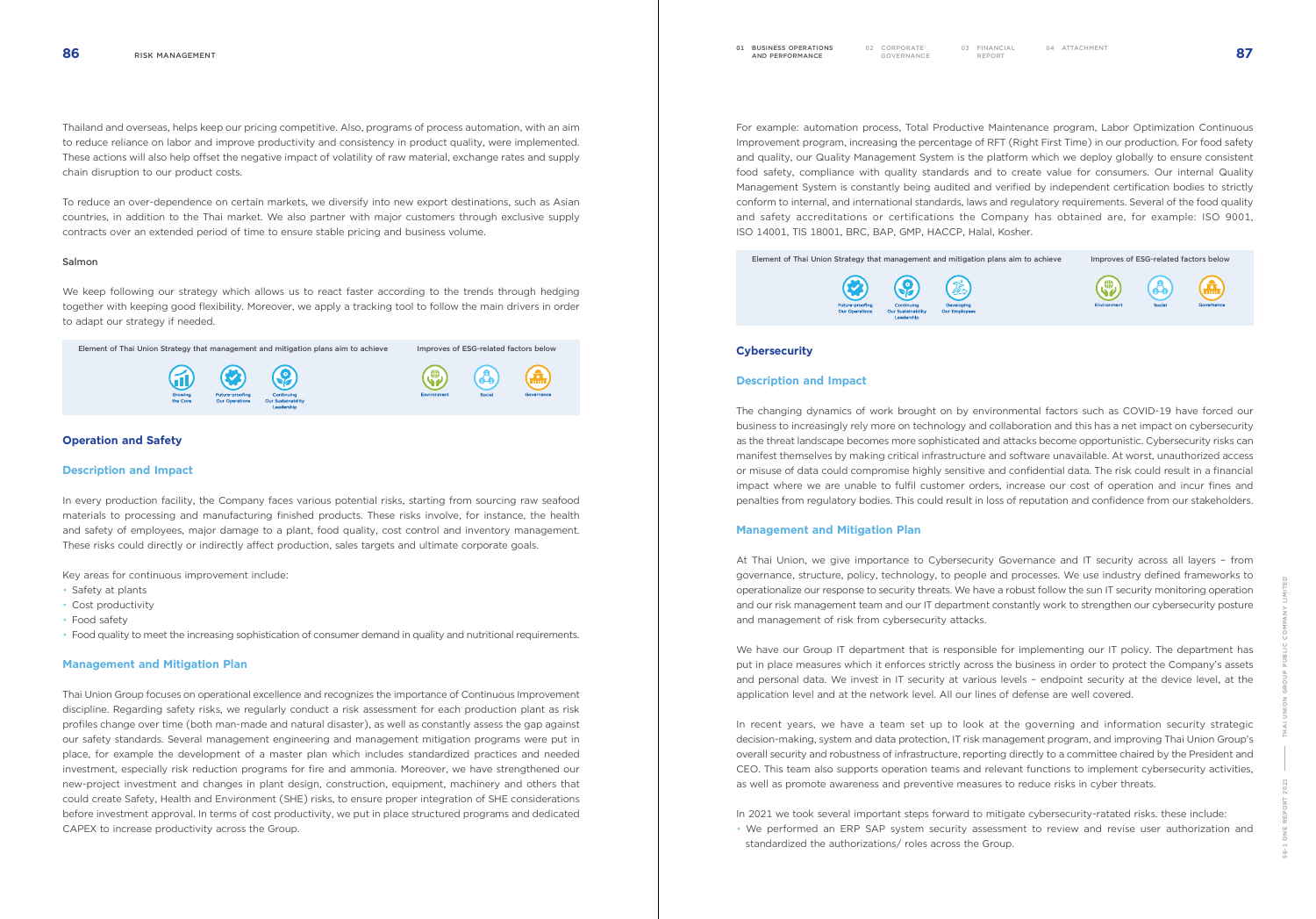01 BUSINESS OPERATIONS

**BUSINESS OPERATIONS** 02 CORPORATE<br>**AND PERFORMANCE** GOVERNANC

CORPORATE 03 FINANCIAL<br>GOVERNANCE REPORT



- We have subcontracted a cybersecurity consulting firm to help us develop an incident response plan, a comprehensive approach to IT BCP for our main businesses.
- We implemented advanced email filtering solutions to safeguard against unsolicited email.
- We implemented brand exploit protection to protect stakeholders from phishing campaigns using domains similar to Thaiunion.com.
- We have implemented VIP impersonation protection to prevent phishing campaigns using similar email addresses of our VIPs.
- We completed the implementation of Multi-Factor Authentication (MFA) to further secure our passwords.
- We performed an Active Directory Hardening to reduce credential exposure.
- We have put in place a Disaster Recovery plan for key applications and successfully conducted a DR drill. • We strive to continuously create user awareness of cybersecurity through training, road shows and top-down
- communication of the importance of security in the Company.

Element of Thai Union Strategy that management and mitigation plans aim to achieve Improves of ESG-related factors below





## Climate Change

#### Description and Impact

Climate change presents a global risk as the planet continues to warm, including the threat of increasing extreme weather events. A warming planet is also impacting the world's oceans, which pose a risk to marine species and aquaculture production on which Thai Union depends. Severe weather and natural disasters which are associated with climate change include floods, droughts and tsunamis, as well as ocean warming and acidification, which could all impact our production, raw material supply and human resources. The topic of climate change again gained global attention in 2021 as world leaders met in Glasgow for the COP26 climate summit, where they were warned that immediate action was needed to keep global warming to 1.5 degrees Celsius or face potentially even more disastrous climate risks.

With a presence in a large number of countries, the Company is exposed to a variety of financial risks coming from foreign exchange, interest rates, liquidity, trade receivables, counterparty risks, investment and borrowing activities.

#### Management and Mitigation Plan

Thai Union operates with a strong commitment to respect and responsibility, showing a duty of care to our workers through responsible operations. We have a number of initiatives in place that contribute to water reduction, waste to landfill reduction, greenhouse gas emission reduction and monitoring natural disaster hazards and water risk management. We want everyone that works at Thai Union to play an active role in delivering against our environmental and safety goals. We see safety and environmental protection as everyone's business.

In addition, the uncertainties of fiscal and monetary policies as well as the foreign policies of the U.S. administration had a significant impact on foreign exchange and led to volatility of the USD against all other key currencies that the Company has businesses in i.e., EUR, GBP, JPY and THB.

In 2021, we implemented a number of initiatives, including:

- Launched Sustainability-Linked Loans and Sustainability-Linked Bonds financing that has sustainability targets to benefit the oceans, with interest rates linked to key performance indicators and sustainability performance targets.
- Introduced a new Commitment on Food Loss and Waste Reduction, aiming to eliminate all food loss and waste, which has an impact on climate change.
- Continued initiatives: Project Sunseeker, which looks to place solar panels on our factories, solar rooftops at plants, reusing and recycling of water in our production processes, using fertilizer made from wastewater sludge for planting trees, and recycling contaminated plastic that previously would have gone to landfill.

In 2022, Thai Union will establish Science Based Targets (SBT) as the Company explores more meaningful goals and addresses the threats that climate change presents. We also aim to increase our energy efficiency.



# Exchange Rate and Other Financial Risks

### Description and Impact

The risks are primarily:

- 1. Foreign exchange risks on commercial flows, financing/investing activities, net investments in foreign subsidiaries and raw materials, purchasing in a foreign currency
- 2. Interest rate risks on borrowings
- 3. Credit risks on financial and commercial activities

In 2021, there were still significant uncertainties from the COVID-19 pandemic, global trends in monetary policy, global impacts from Evergrande – one of the world's most indebted property developers and China's largest defaulter, trade tensions and geopolitical risks, and political unrest in Thailand. These events created financial risks, especially foreign exchange fluctuations.

A new contagious COVID-19 variant influenced currencies when countries were hit by COVID-19, which could change relative expectations of the country's future economic recovery. There were also impacts due to the pandemic effecting the core financial risks e.g., credit risk, market risk, operational risk, and liquidity risk.

Apart from the impacts of the COVID-19 pandemic and the financial risks, the replacement of benchmark interest rates, namely the London Inter-Bank Offered Rate (LIBOR) and other impacted interbank-offered rates (together with LIBOR, the 'IBORs') has become a priority for global regulators, financial institutions, and corporates.

The IBORs are being replaced by Risk Free Rates (RFRs) which provide robust and credible overnight reference rates and are well suited for many purposes and market needs. Several financial products including cash, loans, bonds and derivatives markets transit to utilize RFRs as primary benchmarks. The UK Financial Conduct Authority (FCA) confirmed on March 5, 2021 that all LIBOR settings will either cease to be provided by any administrator or no longer be representative. In the case of all Pound Sterling, Euro, Swiss Franc and Japanese Yen settings, and the 1-week and 2-month USD settings, the replacements ended on December 31, 2021. However, in the case of remaining USD settings, namely USD Overnight, 1-month, 3-month, 6-month and 12-month tenors, the replacement is expected to be completed by June 30, 2023.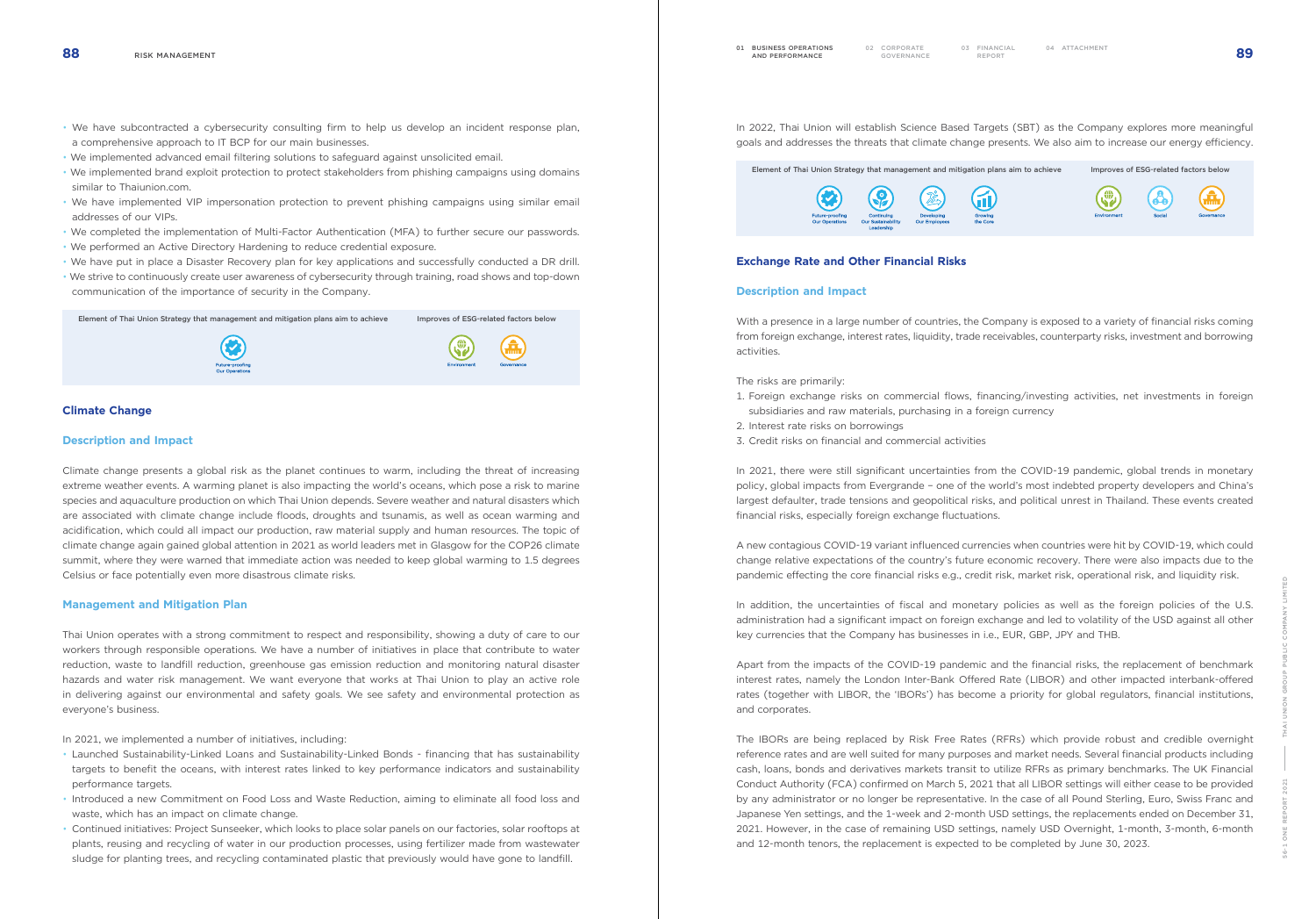



#### Management and Mitigation Plan

The Group's overall risk management program focuses on the unpredictability of financial markets and seeks to minimize potential adverse effects on the Group's financial performance. The Group uses derivative financial instruments to hedge certain exposures to stabilize future earnings.

The Financial Risk Management Policy is carried out by the Group Executive Committee. The Group's policy includes areas such as foreign exchange risk, interest rate risk, liquidity risk, counterparty credit risk, raw material risk and operational risk. The framework parameters are approved.

1. For foreign exchange risk, the Company's policy and strategy to manage risks are as follows:

- For trading activities, the Company uses natural hedging and enters into forward contracts to cover a certain percentage of risks, which is dependent on the profile of the risks in different businesses
- For all borrowing, lending, or placing deposits in foreign currencies where those currencies will be used, 100 percent hedging on foreign exchange risks is a must.
- For equity investments where the returns can be expected from dividend payments or recapitalization, the decision of hedging on equity investments will be centralized and decided by the Group Executive Committee.
- 2. For interest rate risks, the Company manages or caps portions of borrowing by using interest rate derivatives to achieve an acceptable targeted level of fixed/floating rate net borrowing.
- 3. For counter party credit risk, the Company has policies, procedures and controls to minimize the risks, while trade insurance and credit limits have been bought for most customers.

In addition, the Company has implemented a contingency funding plan and account receivable monitoring and AR risk mitigation plan through AR insurance or AR factoring. This is led by the Cash Preservation Team so that the Company will be able to follow up and closely monitor situations during the COVID-19 pandemic.

The transition of IBORs is an ongoing process that the Company is aware of. The changes are limited to the IBORs and may impact the Company depending on the reference rates used in the loan instruments, lease contracts, bonds, derivatives, and hedge accounting. As a result, the Company has considered transitioning the financial instruments and the hedging derivatives to the relevant replacement benchmark at the same time, as well as to adhere to the ISDA 2020 IBOR Fallbacks Protocol to be applied for the existing derivative contracts. In doing so, we believe that the Company's financial statements will be best reflected the economic effects of the IBORs reform.

Element of Thai Union Strategy that management and mitigation plans aim to achieve Improves of ESG-related factors below





#### Law and Regulation Risk

#### Description and Impact

Our business is subject to a wide variety of laws and regulations across all the countries in which we do business, including those pertaining to intellectual property, product liability, procurement of raw materials, marketing, food safety, traceability, nutrition, labelling, antitrust, trade competition, climate and the environment, employment and labor, occupational health and safety, anti-bribery or anti-corruption, personal data protection, tax etc.

01 BUSINESS OPERATIONS

**BUSINESS OPERATIONS** 02 CORPORATE<br>**AND PERFORMANCE** GOVERNANC

CORPORATE 03 FINANCIAL<br>GOVERNANCE REPORT

Failure to comply with or lack of awareness of the changing laws and regulations may cause an adverse impact on the various aspects of our business, from sourcing and production to sales and distribution. It could also potentially lead to substantial fines and penalties, and import bans of our products in certain markets, all of which could have a negative impact on Thai Union's financial performance and reputation.

Examples of new and proposed laws and regulations that could have an impact on Thai Union's business now and in the future include Personal Data Protection, laws and regulations under the European Green Deal, U.S. laws and regulations relating to food safety, traceability, and fisheries.

#### Management and Mitigation Plan

The Company has a global legal and compliance function to manage legal activities related to business operations and investment and provides regular updates and training on the development of laws and regulations, provides counsel on legal issues and ensures preparation for any requirements related to laws and regulations.

Regarding data privacy or data protection laws, we put in place several measures to ensure compliance including established data protection policies and procedures, inventoried and assessed collected personal and sensitive information, implemented a system and process to ensure information security and developed an emergency response strategy and plans.

Regarding the European Green Deal, we closely monitor the new and proposed regulations and measures under the Green Deal, assess the potential impact, and make plans to ensure that our process and products will meet any new requirements.

As we expect to see new climate-related regulations across key markets in the coming years, including as part of the European Green Deal, we have been implementing several measures in our factories to cut greenhouse gases for many years. We will set new science-based climate targets in 2022 and continue to strive to further reduce GHG both in our operations and supply chains. Our actions include improving operational efficiency; investing in more energy efficient equipment; developing and deploying innovations in new technologies; promoting renewable energy; and working with our seafood and non-seafood suppliers to reduce scope 3 emissions.

Element of Thai Union Strategy that management and mitigation plans aim to achieve Improves of ESG-related factors below



#### Emerging Risk: Ocean Plastic

#### Description and Potential Impact

Ocean plastic is a global issue which has been growing in prominence in recent years, raising concerns among not only our stakeholders, but customers and consumers globally. Ocean plastics can have a significant impact on the health and resilience of the oceans, thereby impacting the livelihoods and potentially the health of those people who depend on them.